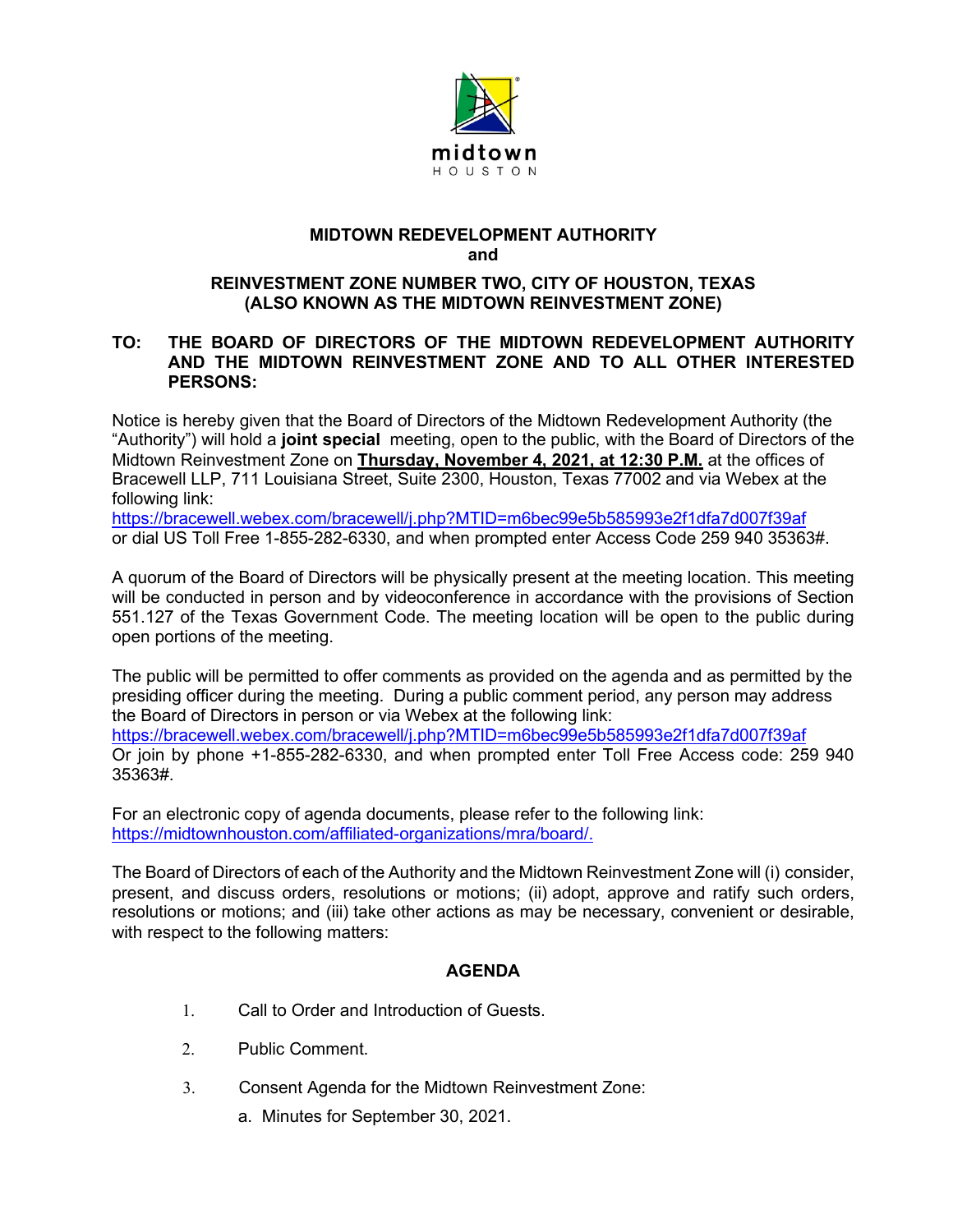- 4. Consent Agenda for the Authority:
	- a. Minutes for September 30, 2021;
	- b. Monthly financial reports for September 30, 2021;
	- c. Invoices from Trustee and Operating Accounts for September & October 2021.
- 5. Investment Report for Quarter Ending September 30, 2021.
- 6. 402 and 410 Pierce Buildings
- 7. Midtown Affordable Housing Program:
	- a. Affordable Housing Operations Campus; i. Change Orders;
	- b. Consider recommendation relating to a grant of four (4) parcels of land to WALIPP for a Senior Housing Project.
	- c. Consider recommendation relating to a a grant of four (4) parcels of land to Agape Homes CDC for construction of affordable housing.
	- d. Consider recommendation relating to a request from Houston Habitat for Humanity for a grant of two (2) parcels of vacant land for construction of affordable housing.
	- e. Resolution Authorizing a Development and Purchase Agreement with Cole Klein Builders, LLC.
	- f. Affordable Housing Development Update.
- 8. Midtown Capital Improvements Program:
	- a. Architectural and Engineering Services
		- i. Approve Professional Services Agreement and Work Order for On-Call **Services** 
			- 1. Design Workshop
			- 2. IDS Engineering Group
	- b. Parks and Greenspace Walter P Moore / Design Workshop
		- i. Baldwin Park
		- 1. Approve Work Order for Construction Materials Testing Services
	- c. Caroline Street Reconstruction ESPA Corp/KCI
		- i. Change Orders
- 9. With respect to the foregoing agenda items, the Authority may conduct an executive session with regard to the following, as appropriate and necessary:
	- a. Consultation with attorney (Section 551.071, Texas Government Code);
	- b. The purchase, exchange, lease or value of real property (Section 551.072, Texas Government Code);
	- c. Personnel matters (Section 551.074, Texas Government Code);
	- d. Security personnel or devices (Section 551.076, Texas Government Code); and
	- e. Economic development negotiations (Sections 551.087, Texas Government Code).

Upon entering into the executive session, the presiding officer shall announce which agenda items will be discussed.